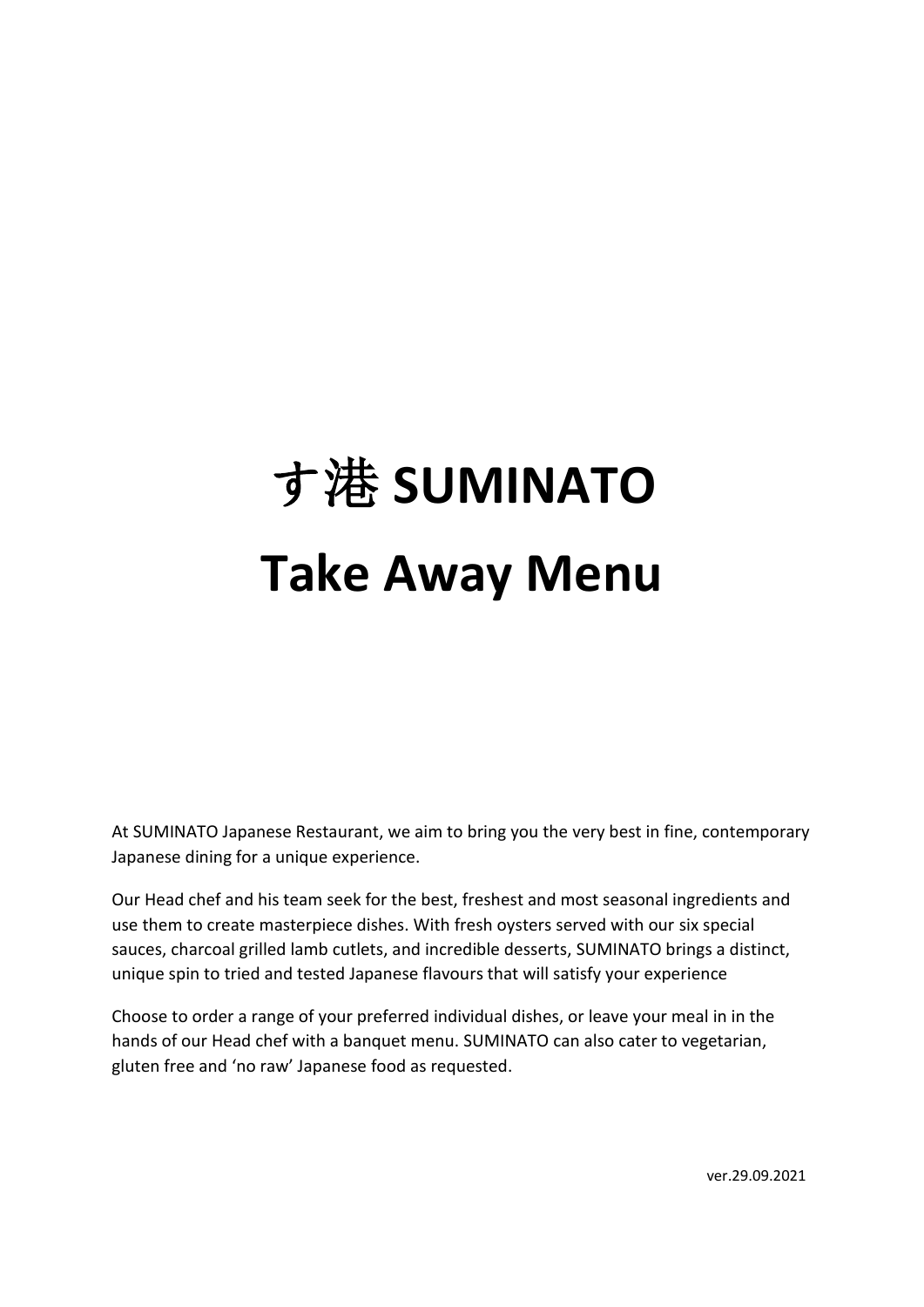\*90% of dishes can be made gluten-free

\*100% homemade sauces

 $\sqrt{\phantom{a}}$  can be made vegetarian

#### **SUMINATO Family Platter \$55**

(for 2-3 people)

Edamame 枝豆 Chicken Karaage 鶏の唐揚げ Gyoza (Pork Gyoza) 餃子 Dashimaki (Japanese rolled omelette) 巻き卵 Teriyaki Chicken sushi rolls 照り焼きチキンロール Calamari Tempura イカリング天ぷら

#### **SUMINATO Green Platter \$49**

(for 2-3 people)

Edamame 枝豆 Vegetable tempura 野菜の天ぷら Gyoza (Veg Gyoza) 野菜餃子 Vegetable tempura sushi rolls ベジタリアンロール Nasu dengaku (deep fried eggplant) ナスの田楽 Tofu Salad 豆腐サラダ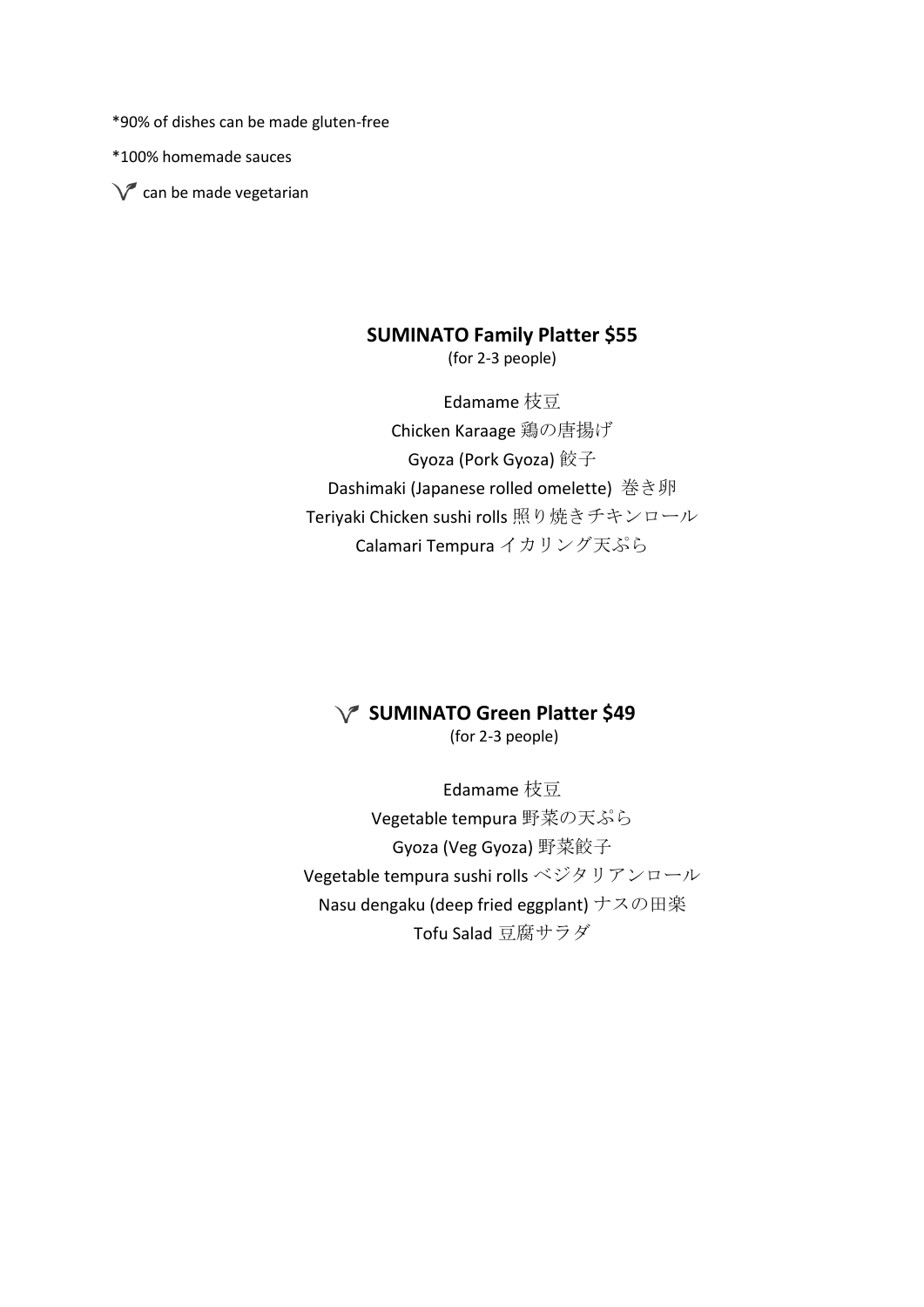### **Sashimi** さしみ

| Sashimi Chef's selection<br>おさしみの盛り合わせ | A variety of sliced fresh raw fish pieces of Chef's choices (4<br>types: salmon, tuna, king fish, scallops) | 29 |
|----------------------------------------|-------------------------------------------------------------------------------------------------------------|----|
| Salmon sashimi<br>サーモンさしみ              | Sliced fresh pieces of salmon (8pcs)                                                                        | 17 |
| Tuna sashimi<br>まぐろさしみ                 | Sliced fresh pieces of tuna (8pcs)                                                                          | 18 |
| Hamachi sashimi<br>はまちさしみ              | Sliced fresh pieces of king fish (8pcs)                                                                     | 19 |

## **Sushi Rolls** すしロール

| SUMINATO roll<br>すみなとロール                    | Tuna, salmon, cucumber, tobiko, mayo, chilli sauce, spring onion<br>(8pcs)                                | 19 |
|---------------------------------------------|-----------------------------------------------------------------------------------------------------------|----|
| Soft shell crab roll<br>ソフトシェルクラブロ<br>ール    | Crispy soft-shell crab, cucumber, tobiko, wasabi mayo, spring<br>onion (8pcs)                             | 19 |
| Aburi salmon roll<br>炙りサーモンロール              | Salmon, cucumber, avocado rolled, seared salmon, spicy mayo,<br>spring onion (8pcs)                       | 19 |
| Misoyaki salmon roll<br>サーモンの味噌焼きロ<br>ール    | Pan fried egg, cucumber, avocado rolled, seared salmon, Chef's<br>special miso sauce, spring onion (8pcs) | 19 |
| Teriyaki chicken roll<br>照り焼きチキンロール         | Teriyaki chicken, cucumber, avocado, mayo, mozzarella and<br>baby cos lettuce (8pcs)                      | 19 |
| <b>√</b> Vegetable tempura roll<br>野菜天ぷらロール | Tempura asparagus, avocado, cucumber, pickled vegetables, ten<br>gatsu and spring onion (8pcs)            | 15 |
| Salmon hosomaki<br>サーモンほそまき                 | Salmon thin rolls (8pcs)                                                                                  | 10 |
| Tuna hosomaki<br>まぐろほそまき                    | Tuna thin rolls (8pcs)                                                                                    | 10 |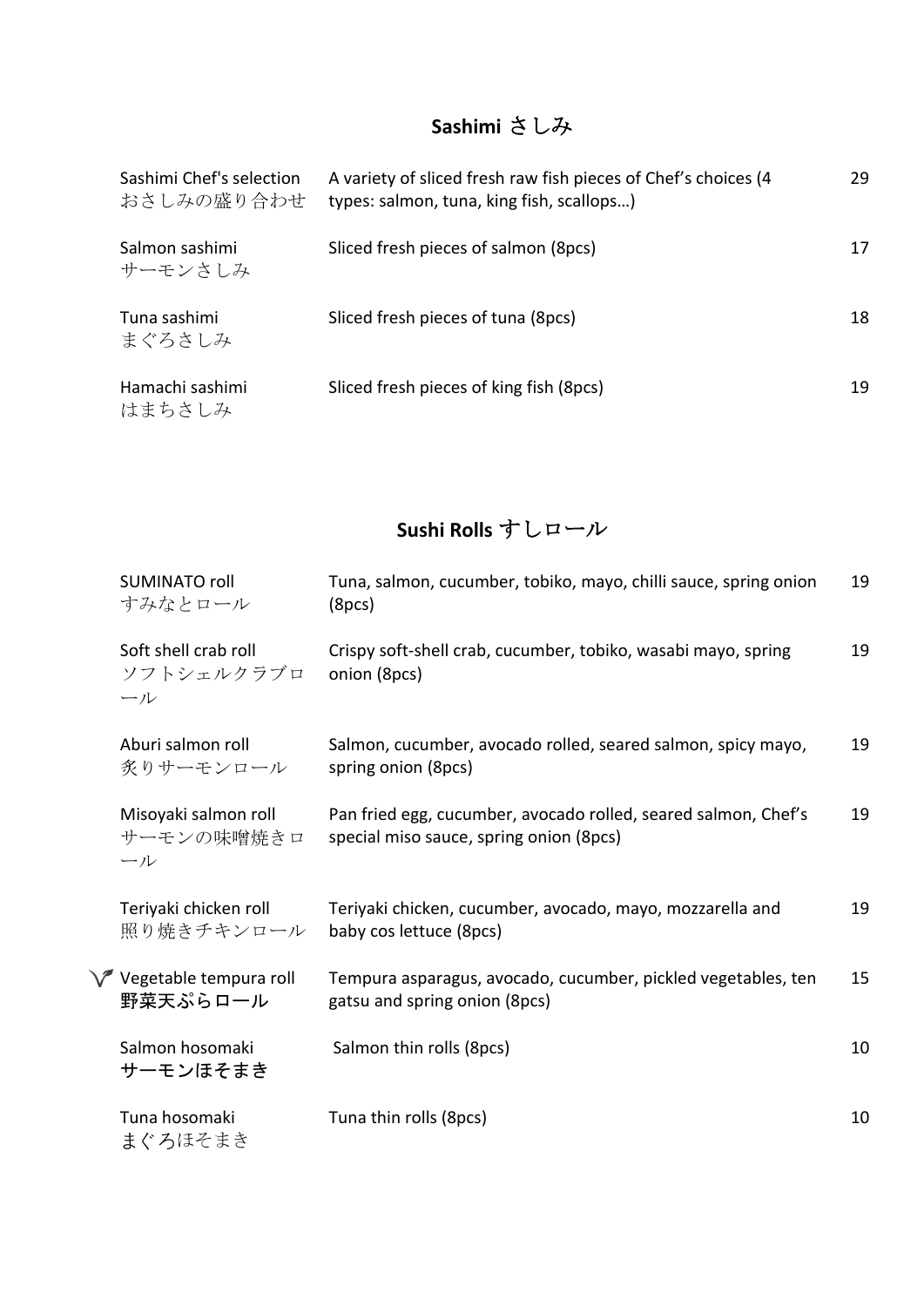| Y Avocado hosomaki<br>アボカドほそまき | Avocado thin rolls (8pcs)  | 8 |
|--------------------------------|----------------------------|---|
| Cucumber hosomaki<br>かっぱまき     | Cucumber thin rolls (8pcs) | 8 |

## **Tapas** タパス **(Small Dishes)**

| Misoyaki Oyster<br>みそ焼きオイスター                               | Grilled I oyster served with chef's special miso sauce (6pcs)                                      | 24             |
|------------------------------------------------------------|----------------------------------------------------------------------------------------------------|----------------|
| Salmon Cream Croquette<br>サーモンクリームコロ<br>ッケ                 | Deep fried bread crumbed Salmon and white sauce patties<br>(3pcs)                                  | 10             |
| $\sqrt{\ }$ Nasu and tofu agedashi<br>なすととうふの揚げ出<br>$\cup$ | Deep-fried tofu and eggplant served with light soy sauce and<br>bonito flake, grated radish on top | 16             |
| Chicken karaage<br>鶏の唐揚げ                                   | Deep-fried chicken thigh served with special karaage sauce                                         | 16             |
| Calamari<br>カラマリ                                           | Crunchy calamari served with spicy mayo sauce                                                      | 16             |
| $\sqrt{\ }$ Nasu dengaku<br>なす田楽                           | Deep-fried eggplant topped with sweet miso sauce                                                   | 14             |
| $\sqrt{\ }$ Renkon crisps<br>蓮根チップス                        | Crunchy lotus root crisps served with homemade sauce                                               | 7 <sup>1</sup> |
| V Potato wedges<br>ポテトフライ                                  | Crispy Tassie potato served with garlic parsley mayo, pickled<br>vegetable                         | 10             |
| Beef tataki<br>牛たたき                                        | Lightly grilled beef in special tataki sauce served with grated<br>radish on top                   | 18             |
| Ebi mayo<br>えびマヨ                                           | Battered prawn tossed in special mayo sauce                                                        | 18             |
| King fish carpaccio<br>はまちカルパッチョ                           | Sliced king fish, ponzu sauce, daikon, sliced chilli, herbs                                        | 19             |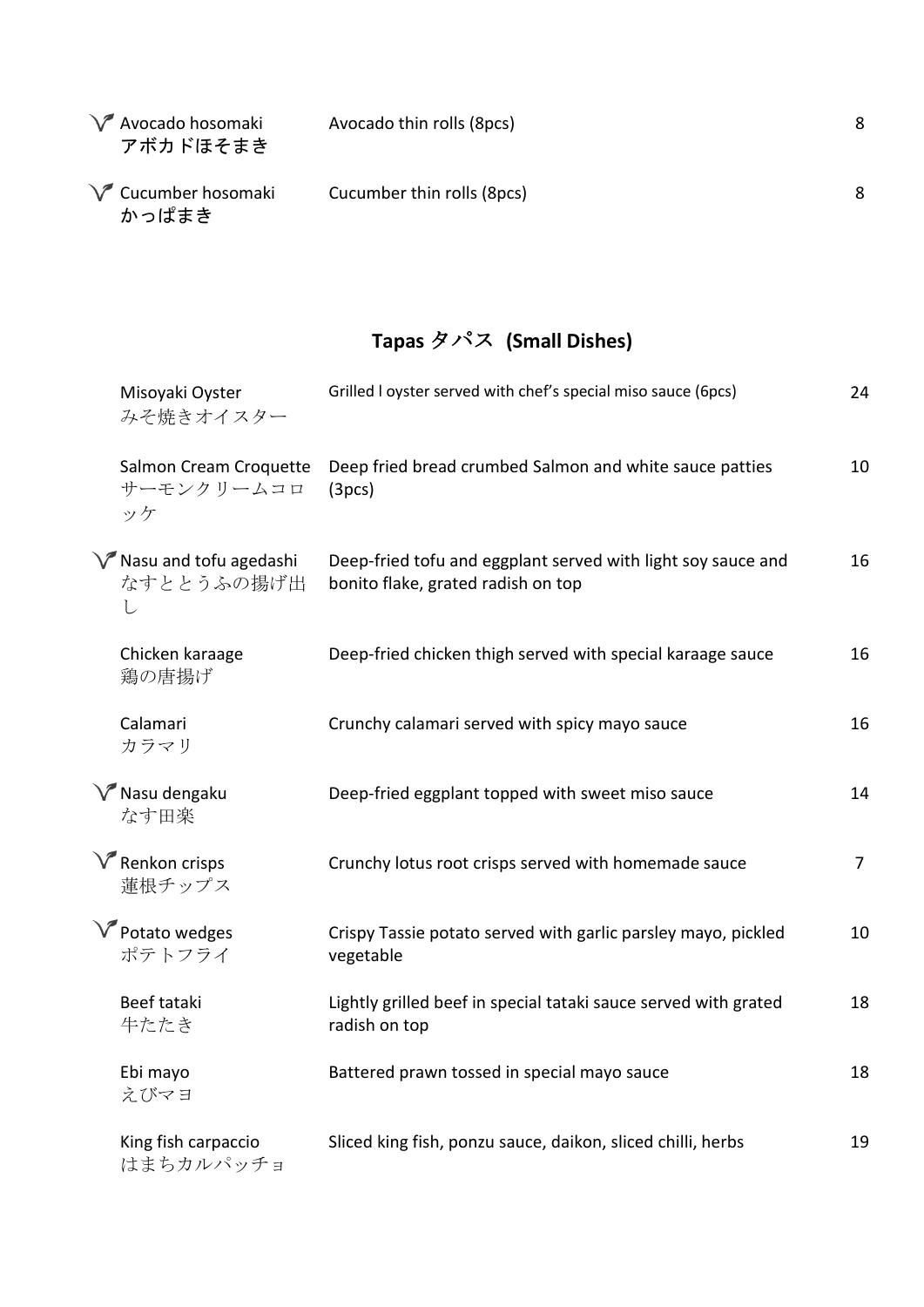| $\sqrt{\phantom{a}}$<br>'Gyoza<br>餃子 | Pork / vegetable gyoza (6pcs)                           | 12 |
|--------------------------------------|---------------------------------------------------------|----|
| Edamame<br>枝豆                        | Boiled whole soy beans seasoned with sea salt           | 6  |
| $\sqrt{\ }$ Assorted pickles<br>漬物   | Assorted Japanese pickles                               |    |
| Miso soup<br>味噌汁                     | Homemade miso soup with tofu, seaweed, and spring onion |    |

## **Salad** サラダ

| $\sqrt{\ }$ Tofu salad<br>豆腐サラダ | Tofu, seaweed and mixed vegetable served with creamy sesame<br>soy dressing   | 13              |
|---------------------------------|-------------------------------------------------------------------------------|-----------------|
| Beetroot salad<br>ビートルートサラダ     | Blanched beetroot and mixed green leaves served with soy<br>dressing and mayo | 15 <sub>1</sub> |

## **Tempura** 天ぷら

| Assorted tempura<br>天ぷらの盛り合わせ               | Tempura prawns and vegetables                                         | 19 |
|---------------------------------------------|-----------------------------------------------------------------------|----|
| Soft shell crab tempura<br>ソフトシェルクラブ天<br>ぷら | Tempura soft crab served with our tempura sauce, pickled<br>vegetable | 18 |
| Vegetable tempura<br>野菜天ぷら                  | Mixed tempura vegetables served with tempura sauce                    | 16 |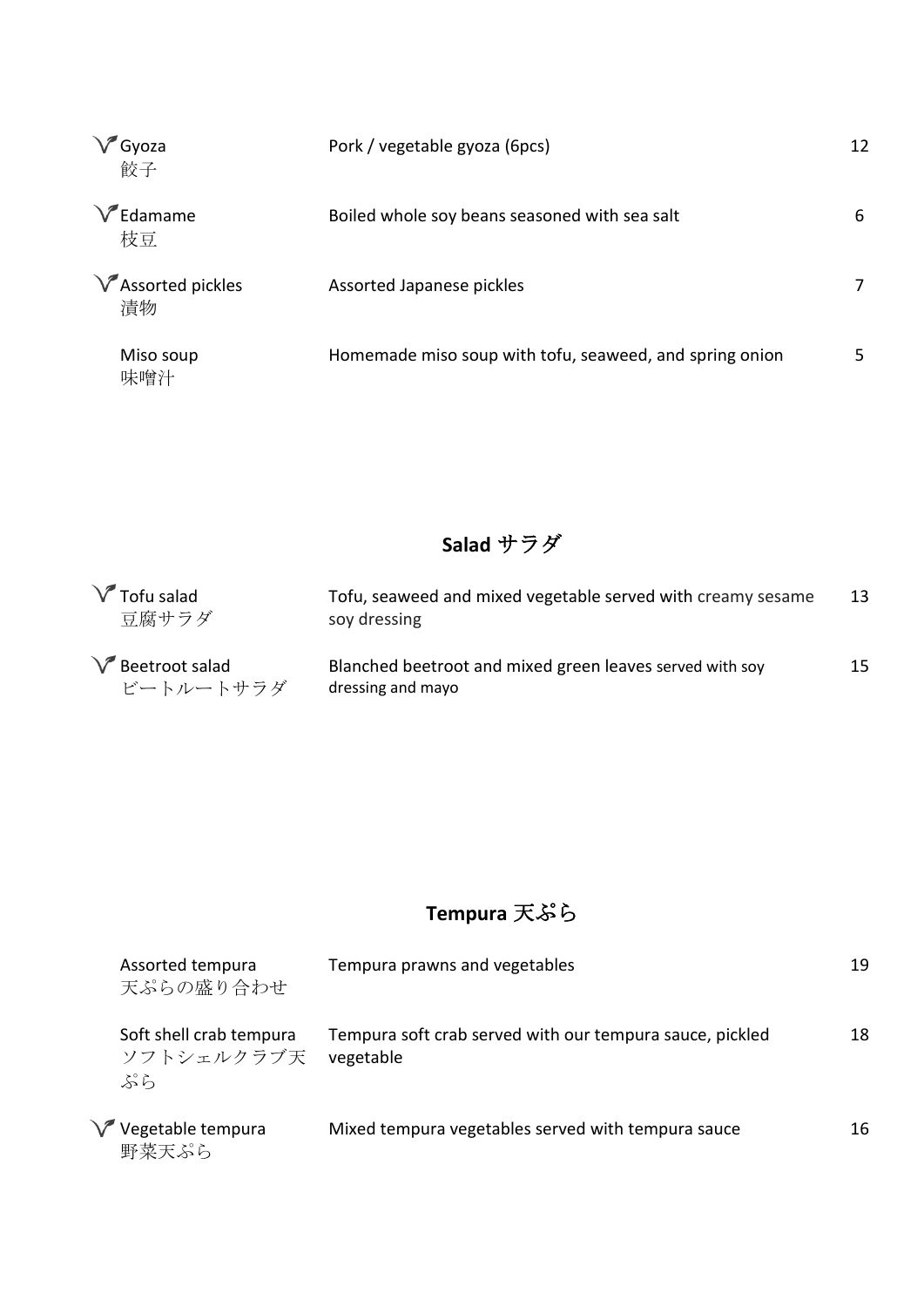## **Meshi** 飯 **(Rice Dish)**

| Sake ikura don<br>鮭いくら丼      | Grilled salmon, tsukemon (pickled vegetable), caviar, dry<br>seaweed on a bed of rice | 19 |
|------------------------------|---------------------------------------------------------------------------------------|----|
| $\sqrt{\ }$ Yasai don<br>野菜丼 | Sautéed seasonal vegetables, tofu with miso sauce, pickles on<br>a bed of rice        | 16 |
| Yakitori don<br>焼き鳥丼         | Grilled chicken and spring onion with yakitori sauce, pickles on<br>a bed of rice     | 18 |

#### **Grills** グリル

| Teriyaki chicken<br>照り焼きチキン                      | Grilled chicken thigh fillet served with caramelised<br>Teriyaki sauce, julienned leeks                                                                  | 24 |
|--------------------------------------------------|----------------------------------------------------------------------------------------------------------------------------------------------------------|----|
| Beef steak<br>牛ステーキ                              | Eye fillet steak served with crispy locally grown potatoes, green<br>vegetable, cocktail onion, radish, Yakiniku sauce                                   | 29 |
| Wagyu beef steak<br>和牛ステーキ                       | Wagyu striploin steak (a marble score of 7) served with fried<br>vegetables and three flavours of sauce (sesame miso, ginger soy,<br>and seeded mustard) | 48 |
| Kaisenyaki (hot pan)<br>海鮮焼き                     | Mixed seafood in garlic butter, basil, sake-soy sauce served with<br>vegetables on hot plate                                                             | 28 |
| Buta shogayaki<br>豚生姜焼き                          | Charcoal grilled slow-cooked pork belly in soy ginger sauce<br>served with apple pureé, pickled Daikon, cocktail onion,<br>vegetables                    | 26 |
| Misoyaki salmon<br>サーモンの味噌焼き                     | Grilled Salmon with chef's special miso sauce, together with<br>some homemade pickles                                                                    | 25 |
| Sakyoyaki fish<br>白身魚の西京焼き                       | Grilled seasonal white fish with miso and yuzu, together with<br>some homemade pickles                                                                   | 24 |
| <b>Grilled lamb cutlets</b><br>骨付きラムの味噌から<br>し焼き | Grilled lamb cutlets, seeded mustard miso sauce, green<br>vegetables (3pcs)                                                                              | 29 |
| Grilled scallop<br>焼きホタテ貝                        | Charcoal grilled scallop served with chilli mayo (3pcs)                                                                                                  | 15 |